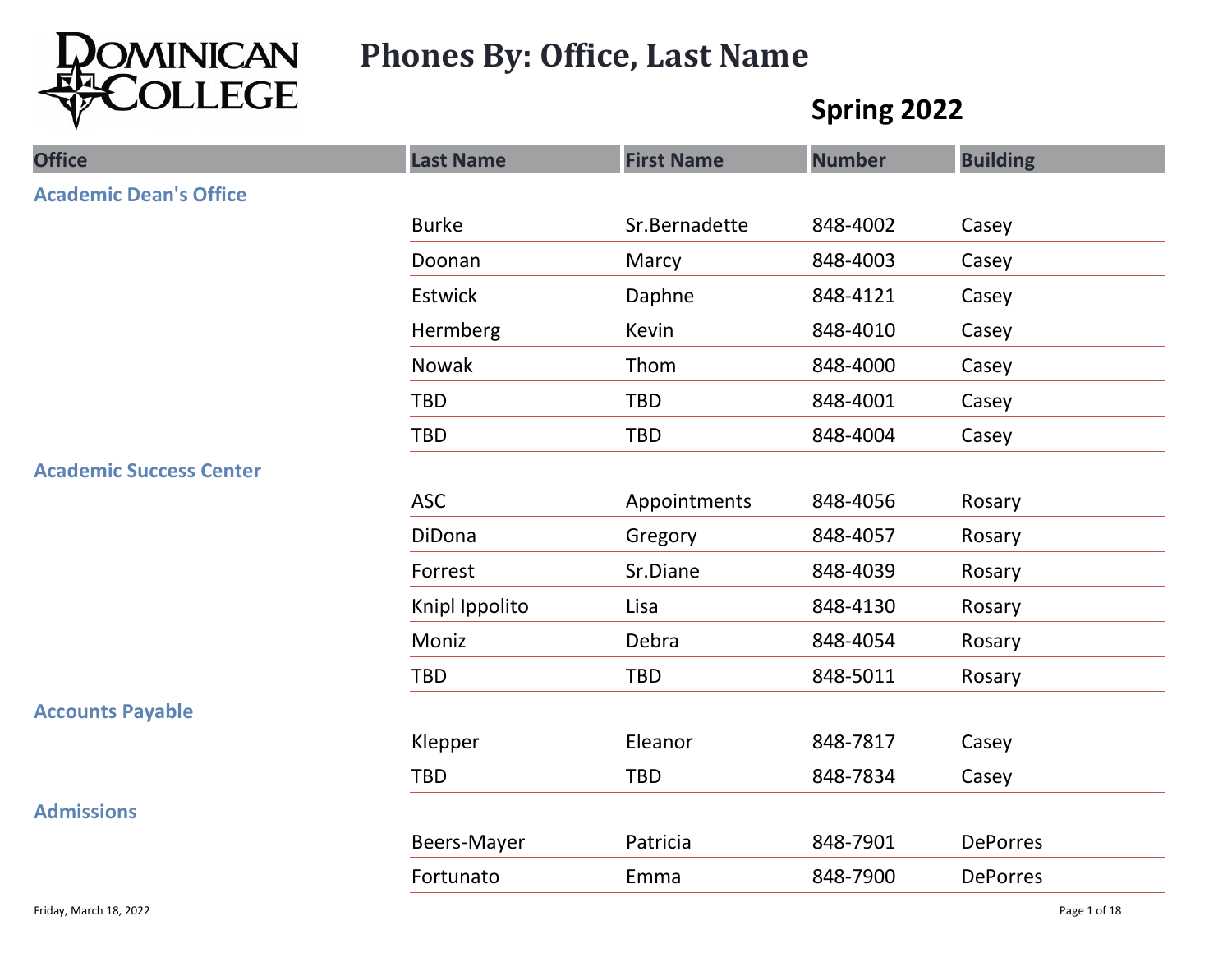| <b>Office</b>              | <b>Last Name</b> | <b>First Name</b> | <b>Number</b> | <b>Building</b> |
|----------------------------|------------------|-------------------|---------------|-----------------|
| <b>Admissions</b>          |                  |                   |               |                 |
|                            | Heinzinger       | Tim               | 848-7903      | DePorres        |
|                            | Huffield         | Lindsey           | 848-7606      | DePorres        |
|                            | Mahalingam       | Lalitha           | 848-7902      | DePorres        |
|                            | Noonan           | Sinead            | 848-7910      | Doyle           |
|                            | Office           | Admissions        | 848-7901      | DePorres        |
|                            | Salibian         | Melani            | 848-7906      | DePorres        |
|                            | TBD              | TBD               | 848-7911      | Doyle           |
|                            | Wheeler          | William           | 848-7905      | DePorres        |
|                            | Yore             | Joette            | 848-7904      | DePorres        |
| <b>Admissions/Graduate</b> |                  |                   |               |                 |
|                            | Barron           | Janet             | 848-7908      | Doyle           |
| <b>Admissions/Transfer</b> |                  |                   |               |                 |
|                            | Tyrrell          | Robert            | 848-7907      | Doyle           |
|                            | Wendt            | Michelle          | 848-7909      | Doyle           |
| <b>Allied Health</b>       |                  |                   |               |                 |
|                            | <b>Barletta</b>  | Beth              | 848-6040      | Prusmack        |
|                            | Story            | Pam               | 848-6039      | Prusmack        |
| <b>Alumni</b>              | McHugh           | Mary              | 848-7407      | Siena           |
| <b>Aramark</b>             |                  |                   |               |                 |
|                            | Room             | Custodial         | 848-7607      | Hertel          |
| <b>Archives</b>            |                  |                   |               |                 |
|                            | Archives         | Archives          | 848-4113      | Prusmack        |
|                            |                  |                   |               |                 |
| Friday, March 18, 2022     |                  |                   |               | Page 2 of 18    |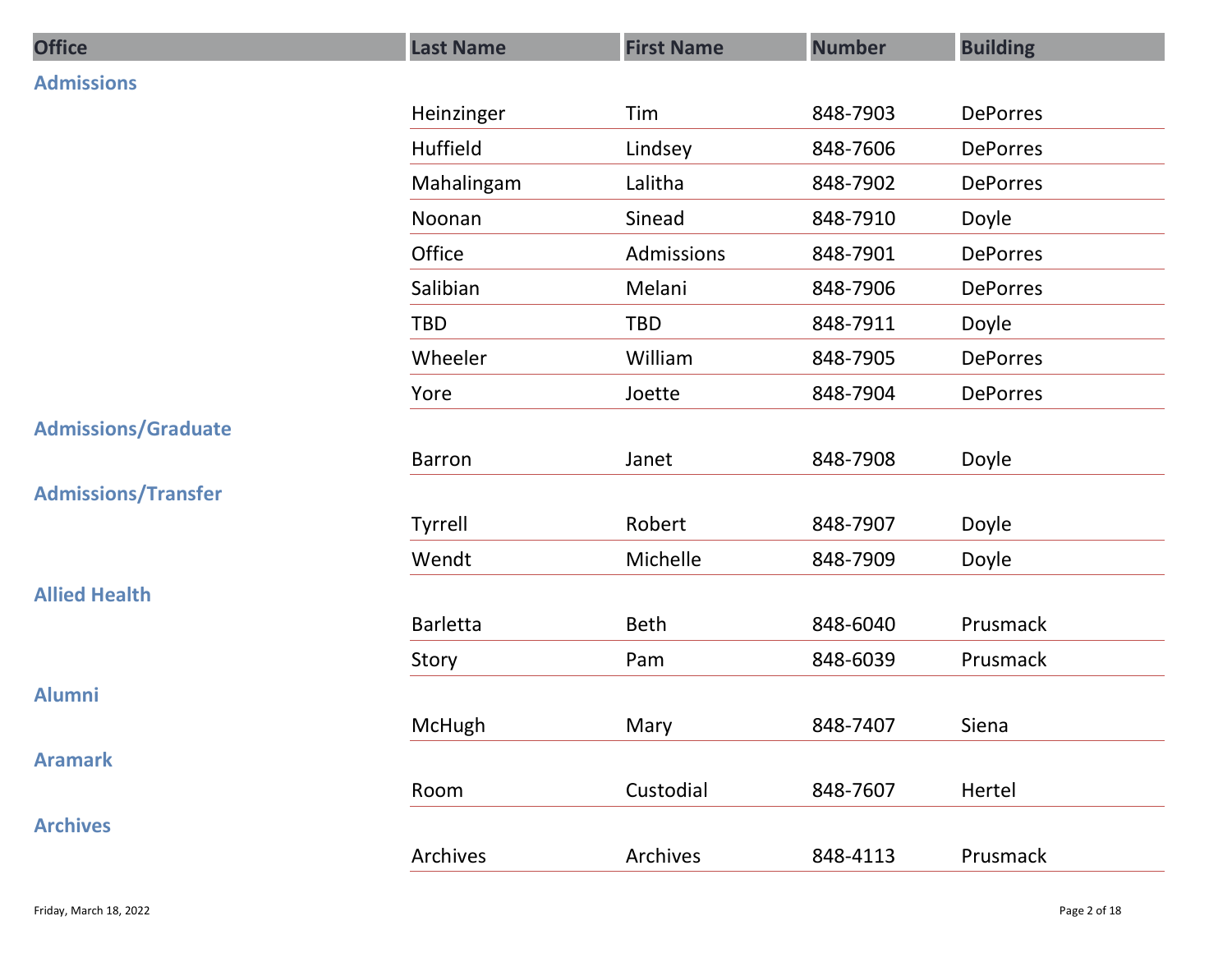| <b>Office</b>              | <b>Last Name</b> | <b>First Name</b> | <b>Number</b> | <b>Building</b> |
|----------------------------|------------------|-------------------|---------------|-----------------|
| <b>Arts &amp; Science</b>  |                  |                   |               |                 |
|                            | Zona             | Kerry             | 848-6005      | Prusmack        |
| <b>Arts &amp; Sciences</b> |                  |                   |               |                 |
|                            | <b>Burns</b>     | Andrew            | 848-4026      | Casey           |
|                            | Czander          | Giovanna          | 848-4005      | Casey           |
|                            | Dolgin           | Ellen             | 848-4008      | Casey           |
|                            | Filippelli       | James             | 848-4081      | Casey           |
|                            | Givans           | Smitha            | 848-4006      | Casey           |
|                            | Hickey           | Kathleen          | 848-4009      | Casey           |
|                            | Radford          | Tanya             | 848-4044      | Casey           |
|                            | Reitter          | James             | 848-4014      | Casey           |
|                            | Stauffer         | Robert            | 848-4105      | Casey           |
|                            | TBD              | TBD               | 848-4007      | Casey           |
|                            | TBD              | TBD               | 848-4043      | Casey           |
| <b>ASC</b>                 |                  |                   |               |                 |
|                            | Amato            | Maureen           | 848-5014      | Rosary          |
| <b>Athletic Trainer</b>    |                  |                   |               |                 |
|                            | Colon            | Joshua            | 848-7726      | Hennessy        |
|                            | Fitzgerald       | Haliann           | 848-7726      | Hennessy        |
|                            | Galvany          | John              | 848-7726      | Hennessy        |
|                            | James            | Samantha          | 848-7709      | Hennessy        |
| <b>Athletic Training</b>   |                  |                   |               |                 |
|                            | Crawley          | James             | 848-6004      | Prusmack        |
|                            | TBD              | TBD               | 848-6003      | Prusmack        |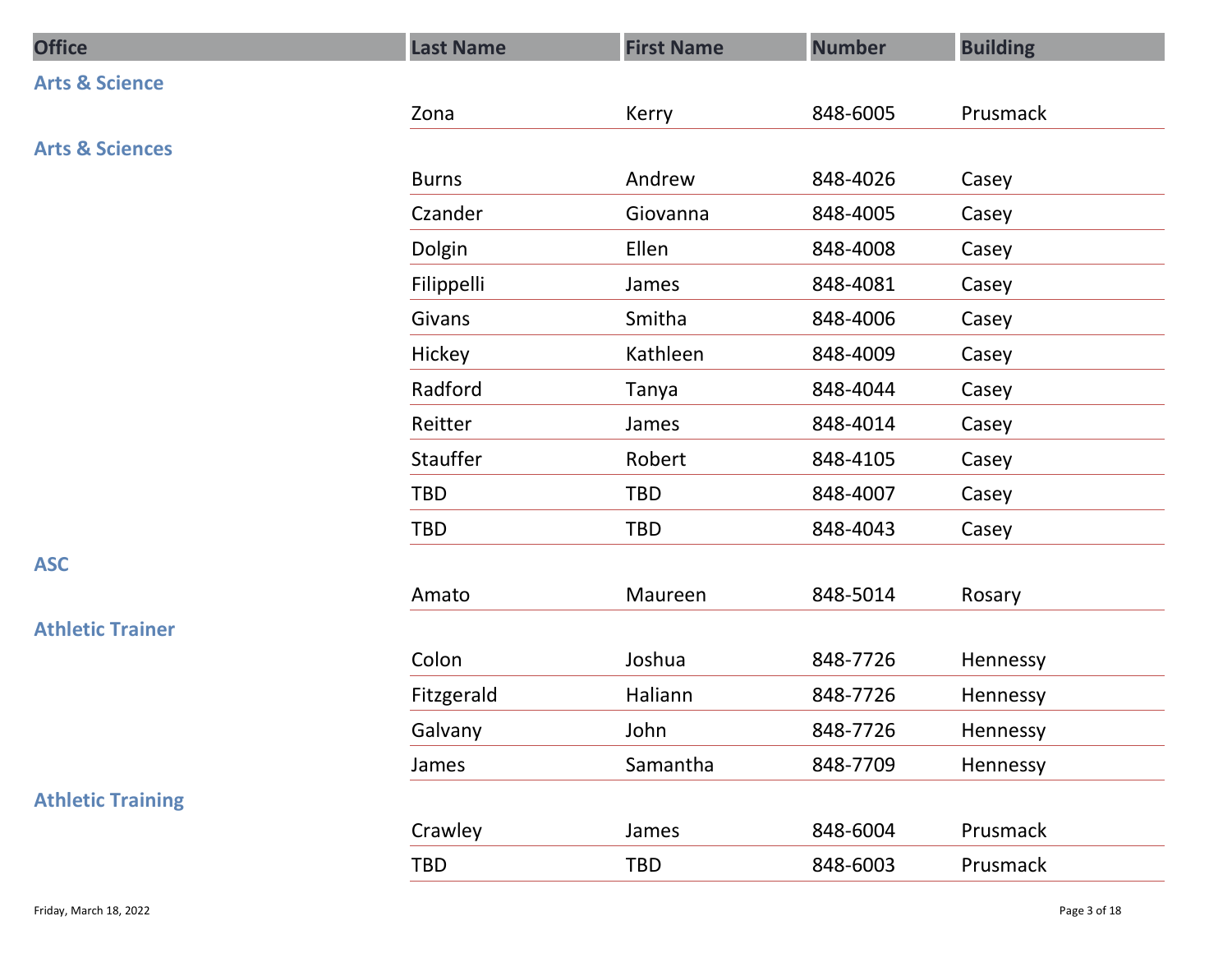| <b>Office</b>       | <b>Last Name</b>       | <b>First Name</b> | <b>Number</b> | <b>Building</b> |
|---------------------|------------------------|-------------------|---------------|-----------------|
| <b>Athletics</b>    |                        |                   |               |                 |
|                     | <b>Athletic Center</b> | <b>Front Desk</b> | 848-7710      | Hennessy        |
|                     | Burbridge              | Joseph            | 848-7718      | Hennessy        |
|                     | Clinton                | Joseph            | 848-7700      | Hennessy        |
|                     | Coffey                 | Gerianne          | 848-7702      | Hennessy        |
|                     | Diener                 | Bill              | 848-7713      | Hennessy        |
|                     | Digiulio               | Kelly Ann         | 848-7706      | Hennessy        |
|                     | Duesler                | Chad              | 848-7714      | Hennessy        |
|                     | Ernst                  | Patrick           | 848-7703      | Hennessy        |
|                     | Gavigan                | Tom               | 848-7720      | Hennessy        |
|                     | Giannetti              | Rick              | 848-7707      | Hennessy        |
|                     | Gravagna               | Joseph            | 848-7727      | Hennessy        |
|                     | Hodge                  | Colin             | 848-7711      | Hennessy        |
|                     | McCarthy               | Shawn             | 848-7716      | Hennessy        |
|                     | Piard                  | Kimberly          | 848-7712      | Hennessy        |
|                     | Prokop                 | Keith             | 848-7723      | Hennessy        |
|                     | Rogan                  | Michael           | 848-7704      | Hennessy        |
|                     | Steigert               | Dan               | 848-7717      | Hennessy        |
|                     | Toapha                 | Anthony           | 848-7708      | Hennessy        |
| <b>Audio Visual</b> |                        |                   |               |                 |
|                     | Wells                  | Thomas            | 848-4018      | Casey           |
| <b>Badami Room</b>  |                        |                   |               |                 |
|                     | Badami                 | Badami            | 848-4086      | Granito         |
| <b>BIO LAB</b>      |                        |                   |               |                 |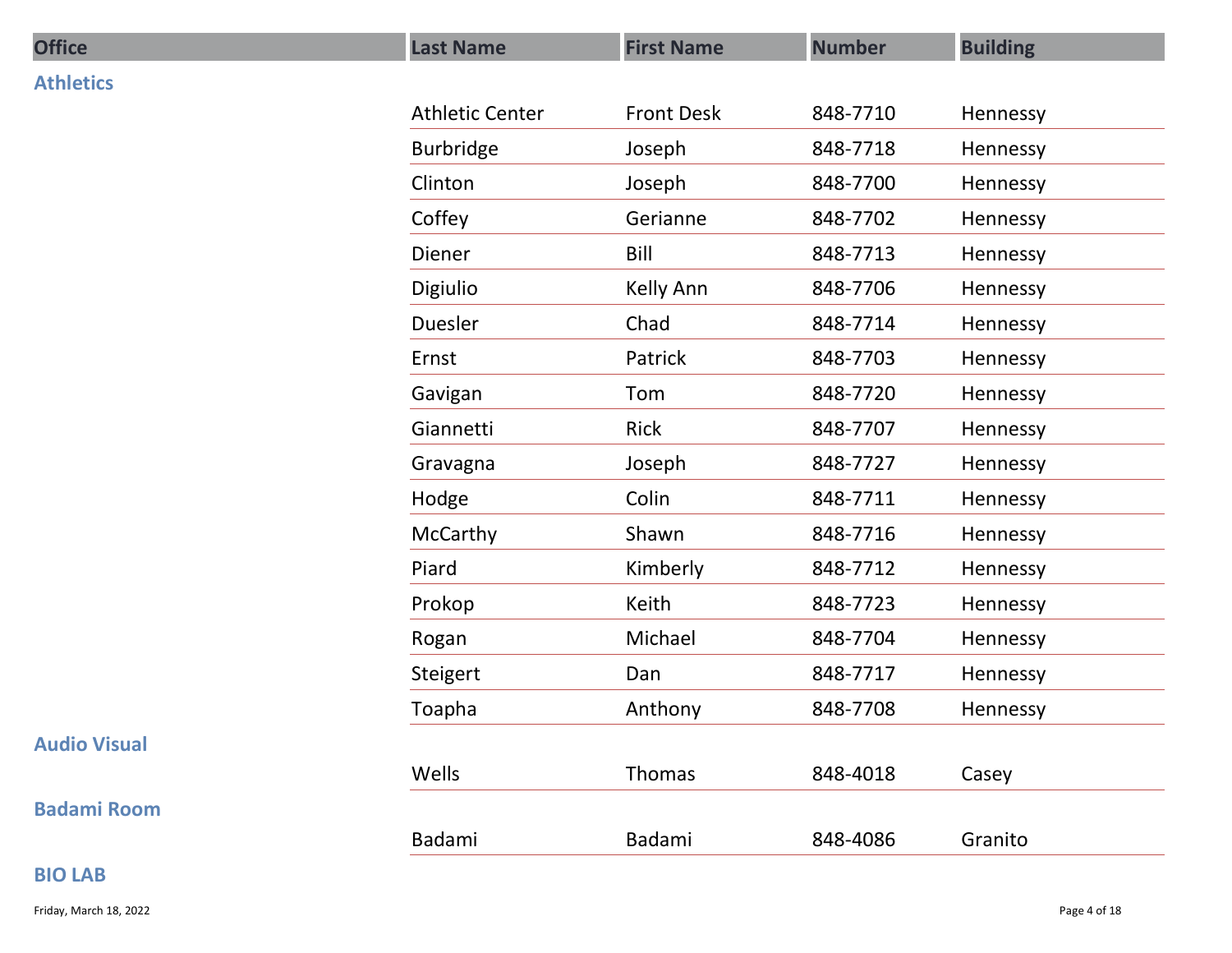| <b>Office</b>            | <b>Last Name</b> | <b>First Name</b> | <b>Number</b> | <b>Building</b> |
|--------------------------|------------------|-------------------|---------------|-----------------|
| <b>BIO LAB</b>           |                  |                   |               |                 |
|                          | LAB              | <b>BIO</b>        | 848-7724      | Forkel          |
| <b>Blackboard</b>        |                  |                   |               |                 |
|                          | Surless          | Lisa              | 848-7701      | Casey           |
| <b>Bookstore</b>         | Bookstore        | Follett           | 848-7926      | Granito         |
|                          | Walker           | Trevor            | 848-7925      | Granito         |
| <b>Broadcast Studio</b>  |                  |                   |               |                 |
|                          | Studio           | <b>Broadcast</b>  | 848-7924      | Granito         |
| <b>Bursar</b>            |                  |                   |               |                 |
|                          | Fontes           | Elizabeth         | 848-7826      | Cooke           |
| <b>Bursar Office</b>     |                  |                   |               |                 |
|                          | Caserma          | Jeanne            | 848-7816      | Cooke           |
|                          | Meyers           | Samantha          | 848-7828      | Cooke           |
|                          | Scheulen         | Linda             | 848-7827      | Cooke           |
|                          | TBD              | TBD               | 848-7825      | Cooke           |
|                          | Witschieben      | Diane             | 848-7830      | Cooke           |
| <b>Business Division</b> |                  |                   |               |                 |
|                          | Dawkins          | Denise            | 848-4020      | Casey           |
|                          | Hoffman          | Michael           | 848-4022      | Casey           |
|                          | Hsu              | Donald            | 848-4025      | Casey           |
|                          | McLean-Hely      | Mary              | 848-4017      | Casey           |
|                          | Mias             | Ken               | 848-4102      | Casey           |
|                          | Pennino          | Clare             | 848-4019      | Casey           |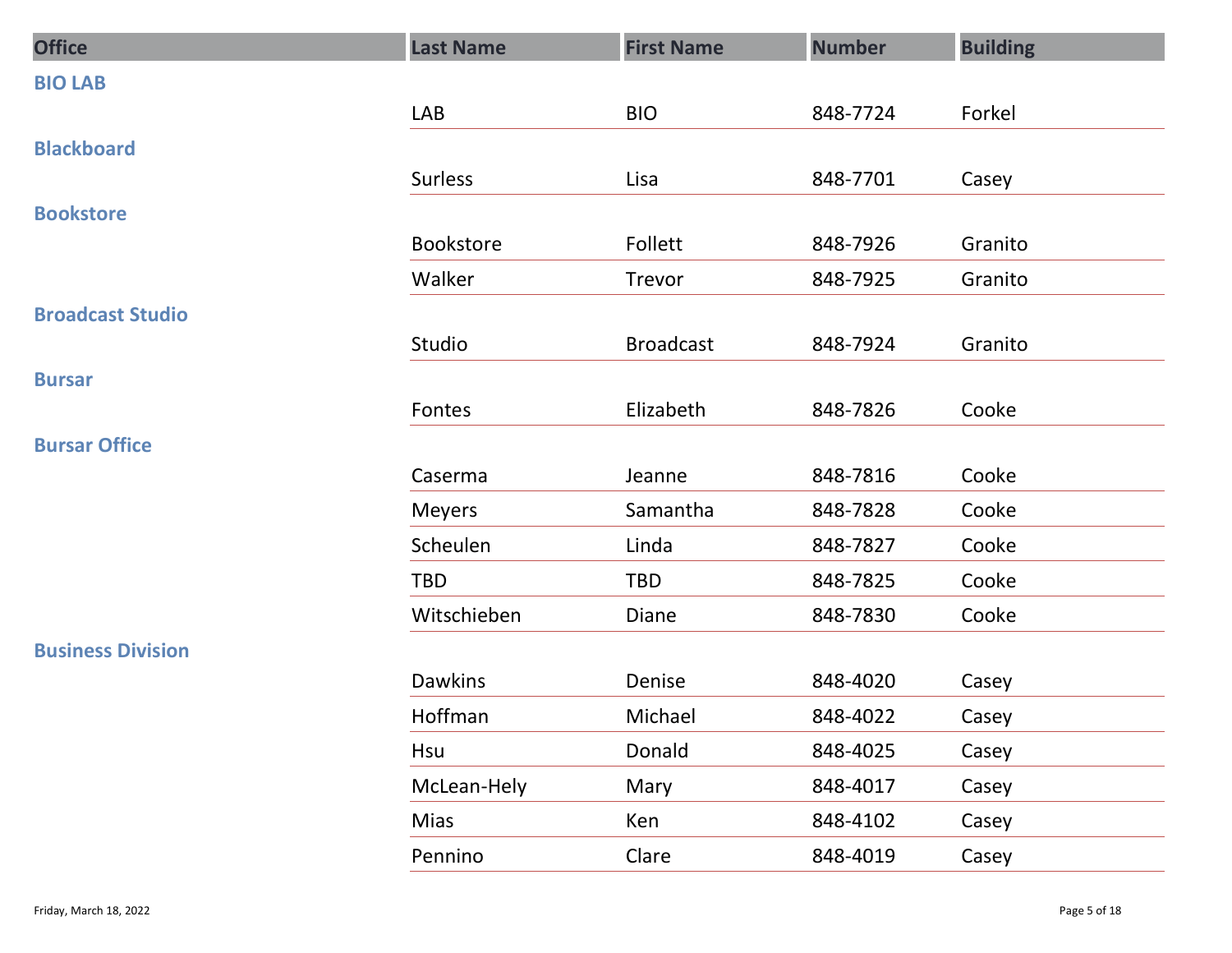| <b>Office</b>                    | <b>Last Name</b>  | <b>First Name</b> | <b>Number</b> | <b>Building</b> |
|----------------------------------|-------------------|-------------------|---------------|-----------------|
| <b>Business Division</b>         |                   |                   |               |                 |
|                                  | Rudolph-Shabinsky | Ivan              | 848-4023      | Casey           |
|                                  | Schiering         | Matthew           | 848-4028      | Casey           |
|                                  | Spillner          | John              | 848-4027      | Casey           |
|                                  | TBD               | TBD               | 848-4021      | Casey           |
| <b>Campus Ministry</b>           |                   |                   |               |                 |
|                                  | McEneany          | Sr.Barbara        | 848-4031      | Casey           |
| <b>Career Development Center</b> |                   |                   |               |                 |
|                                  | Catania           | Andrea            | 848-4033      | Rosary          |
|                                  | Fiskaa            | Evelyn            | 848-4032      | Rosary          |
| <b>Chancellor Office</b>         | Macom             | Rose              | 848-4093      | Casey           |
|                                  | O'Neill           | Christine         | 848-7806      | Cooke           |
|                                  | Sullivan          | Sr.Kathleen       | 848-7804      | Cooke           |
| <b>Chartwell's</b>               |                   |                   |               |                 |
|                                  | Café              | Register          | 848-7425      | Casey           |
| <b>Community Engagement</b>      |                   |                   |               |                 |
|                                  | McStowe           | Dana              | 848-4122      | Casey           |
| <b>Conference Rooms</b>          |                   |                   |               |                 |
|                                  | Fury              | Room              | 848-7832      | Cooke           |
| <b>Contact Tracing</b>           |                   |                   |               |                 |
|                                  | Tracing           | Contact           | 848-4131      | Granito         |
| <b>Controller</b>                | Flug              | Kenneth           | 848-4104      | Cooke           |
| <b>Counseling</b>                |                   |                   |               |                 |
| Friday, March 18, 2022           |                   |                   |               | Page 6 of 18    |
|                                  |                   |                   |               |                 |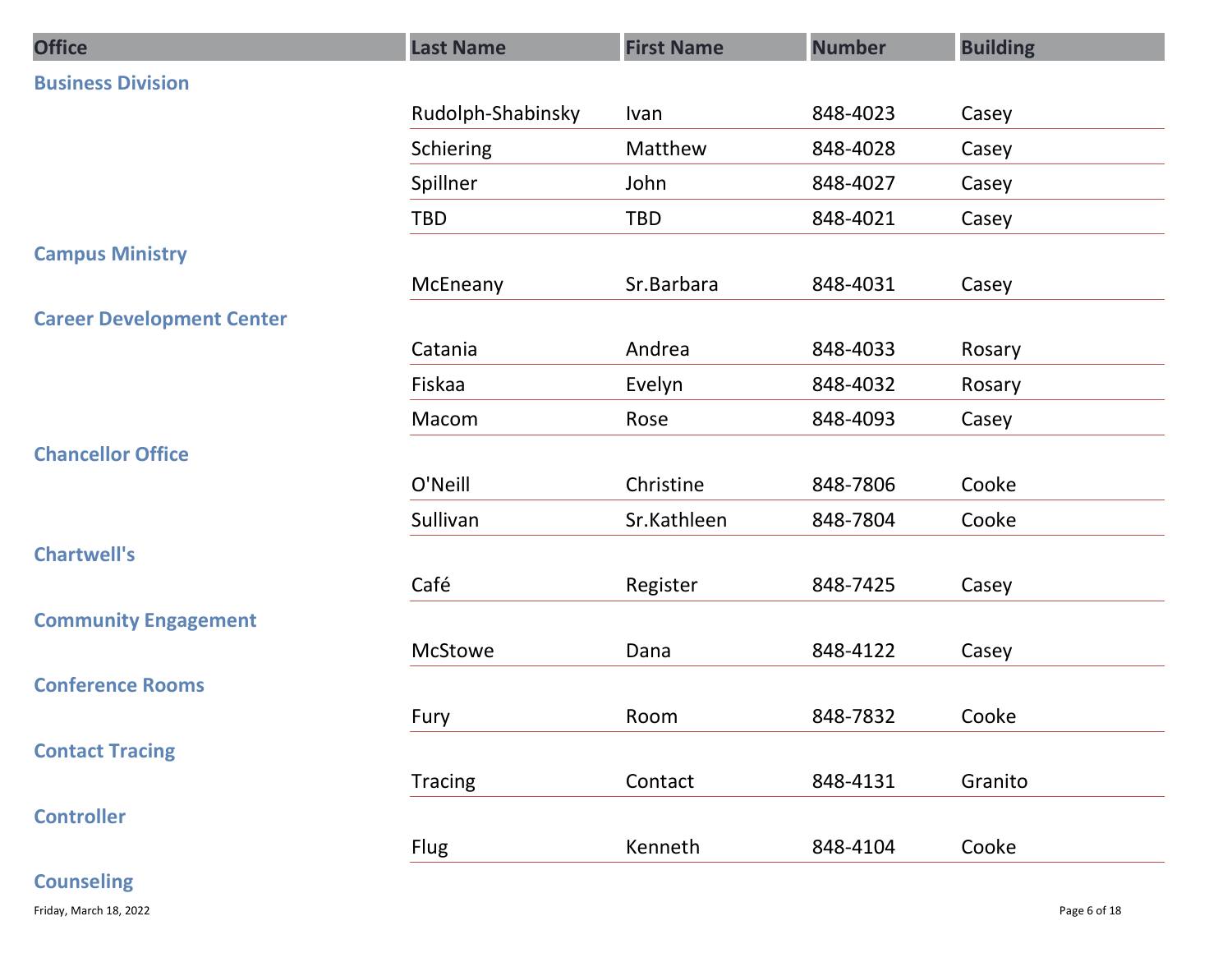| <b>Office</b>                           | <b>Last Name</b>      | <b>First Name</b> | <b>Number</b> | <b>Building</b> |
|-----------------------------------------|-----------------------|-------------------|---------------|-----------------|
| <b>Counseling</b>                       |                       |                   |               |                 |
|                                         | Cohen                 | Alise             | 848-4036      | Forkel          |
| <b>DC Radio Station</b>                 |                       |                   |               |                 |
|                                         | Station               | Radio             | 848-7721      | Rosary          |
| <b>Dominican College Dining Service</b> |                       |                   |               |                 |
|                                         | Café                  | Office            | 848-4099      | Casey           |
|                                         | Café                  | Register 2        | 848-7609      | Granito         |
|                                         | <b>Dining Service</b> | Kitchen Office    | 848-7916      | Granito         |
|                                         | Onderdonk             | Frank             | 848-7914      | Granito         |
| <b>Education and Prevention</b>         | Piccininni            | Eileen            | 848-4030      | Forkel          |
| <b>Enrollment Management</b>            |                       |                   |               |                 |
|                                         | Desposati             | Anna              | 848-7808      | Cooke           |
|                                         | Fernandes             | <b>Brian</b>      | 848-7807      | Cooke           |
| <b>Facilities</b>                       |                       |                   |               |                 |
|                                         | Ellili                | Amir              | 848-4108      | Casey           |
|                                         | Esquivias             | Jessica           | 848-4059      | Casey           |
|                                         | Gashi                 | Agron             | 848-4058      | Casey           |
|                                         | Room                  | Plan              | 848-4112      | Casey           |
|                                         | Shop                  | Casey             | 848-4060      | Casey           |
|                                         | Shop                  | Hertel            | 848-7604      | Hertel          |
| <b>Financial Aid</b>                    |                       |                   |               |                 |
|                                         | Aid                   | Financial         | 848-7838      | Cooke           |
|                                         | Coronel-Dizzine       | Celia             | 848-7423      | Cooke           |
|                                         |                       |                   |               |                 |
| Friday, March 18, 2022                  |                       |                   |               | Page 7 of 18    |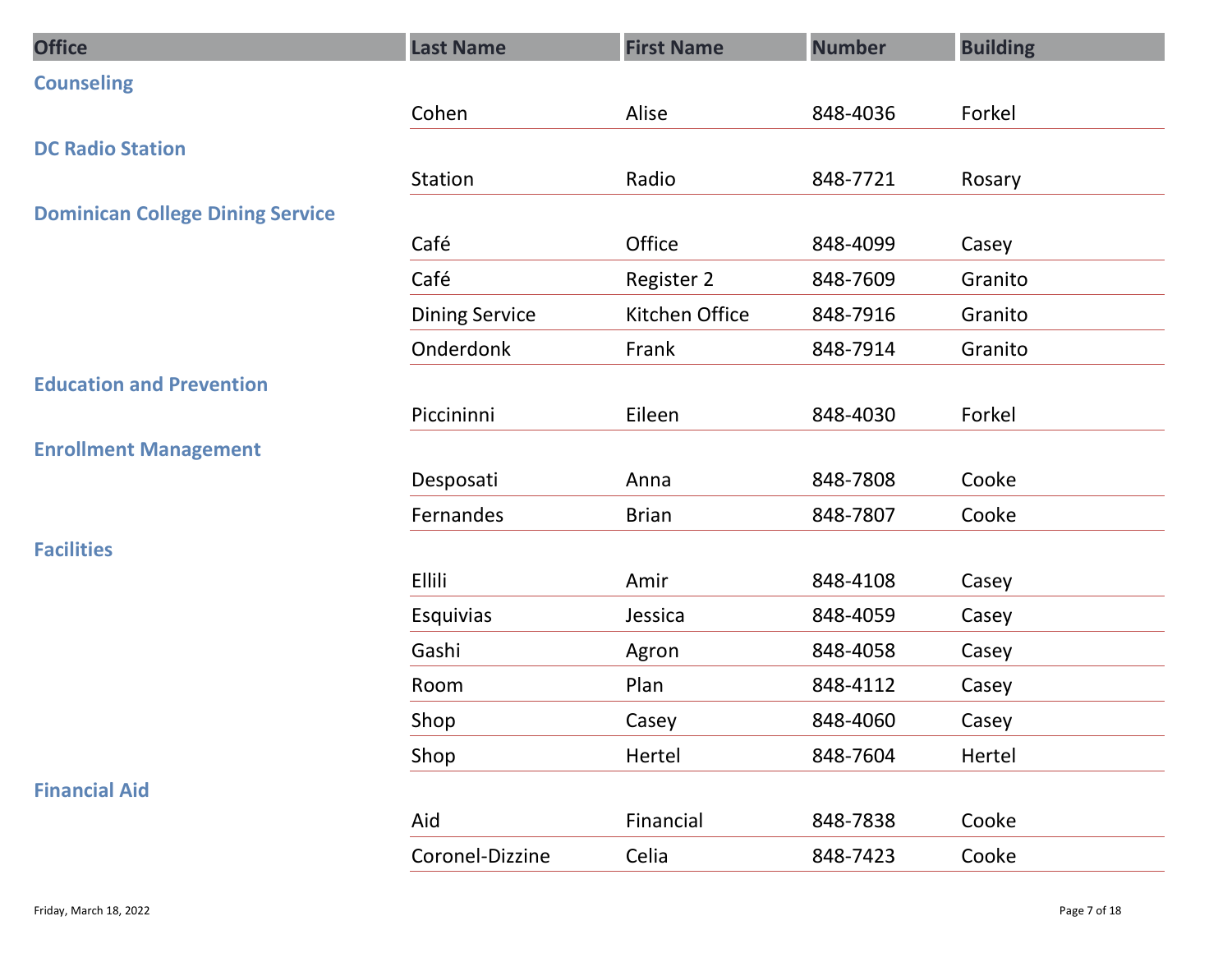| <b>Office</b>          | <b>Last Name</b>   | <b>First Name</b> | <b>Number</b> | <b>Building</b> |
|------------------------|--------------------|-------------------|---------------|-----------------|
| <b>Financial Aid</b>   |                    |                   |               |                 |
|                        | Fitzpatrick        | Linda             | 848-7820      | Cooke           |
|                        | Marren             | Denise            | 848-7831      | Cooke           |
|                        | <b>Meyers</b>      | Lisa              | 848-7829      | Cooke           |
|                        | Petronella         | Nancy             | 848-7819      | Cooke           |
|                        | Salinas            | Stacy             | 848-7818      | Cooke           |
|                        | Zoccali            | MaryEllen         | 848-7821      | Cooke           |
| <b>Fiscal Services</b> |                    |                   |               |                 |
|                        | Cambrea            | Veronica          | 848-7813      | Cooke           |
|                        | Cipolla            | Anthony           | 848-7814      | Cooke           |
|                        | Rogers             | Veronica          | 848-7840      | Cooke           |
| <b>Food Pantry</b>     |                    |                   |               |                 |
|                        | Pantry             | Food              | 848-5020      | Rosary          |
| <b>Health Center</b>   |                    |                   |               |                 |
|                        | Albrecht           | Julie             | 848-7923      | Granito         |
|                        | Chesterman         | Lynda             | 848-7917      | Granito         |
|                        | McLaughlin         | Maureen           | 848-7918      | Granito         |
|                        | Redmond            | Katrina           | 848-7918      | Granito         |
|                        | Room 1             | Exam              | 848-7919      | Granito         |
|                        | Room 2             | Exam              | 848-7920      | Granito         |
|                        | Signorile          | Denise            | 848-7918      | Granito         |
| <b>Honors Program</b>  |                    |                   |               |                 |
|                        | DelliPizzi-Citardi | Ann Marie         | 848-6009      | Prusmack        |
| <b>Human Resources</b> |                    |                   |               |                 |
| Friday, March 18, 2022 |                    |                   |               | Page 8 of 18    |

#### Human Resources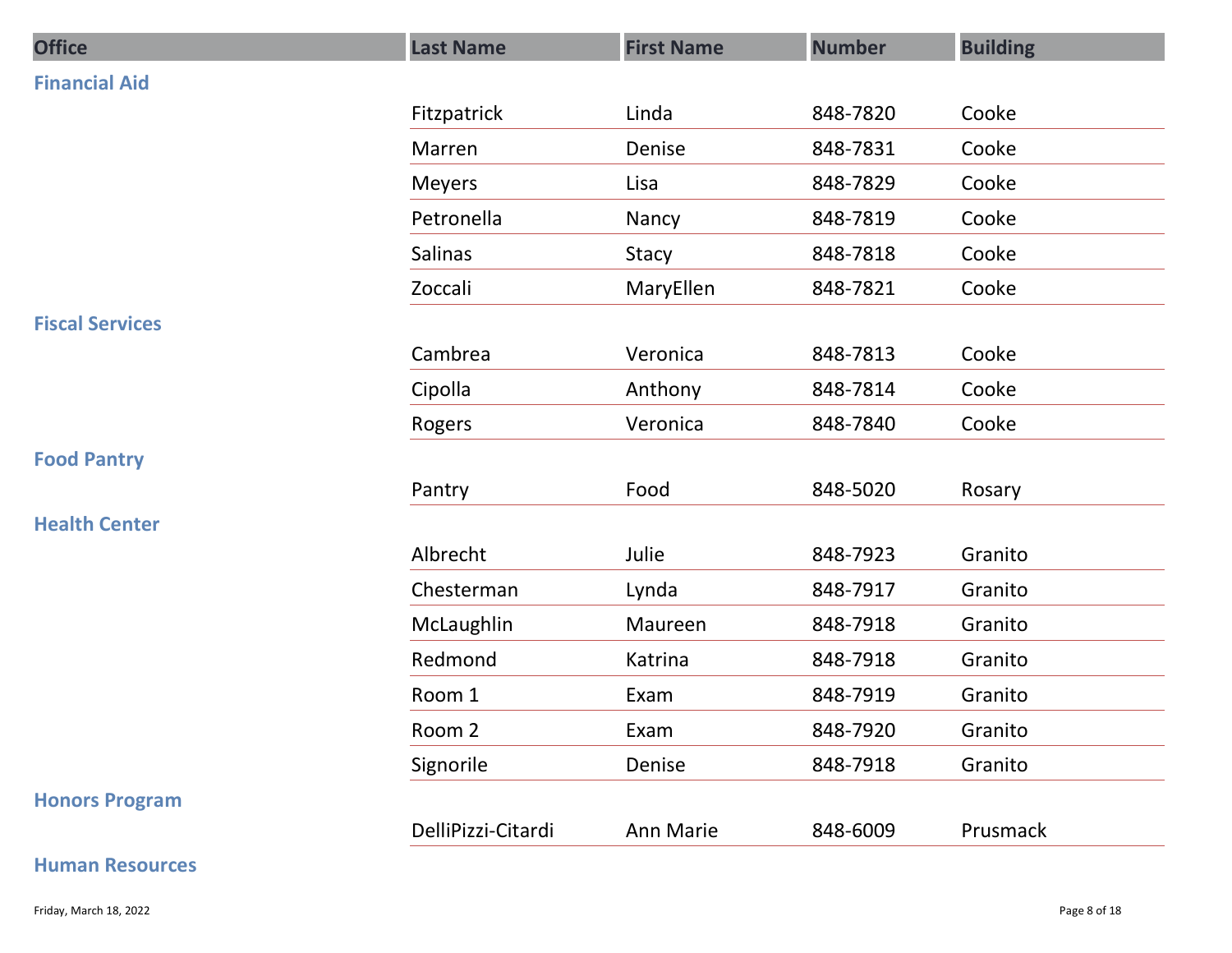| <b>Office</b>                    | <b>Last Name</b> | <b>First Name</b> | <b>Number</b> | <b>Building</b> |
|----------------------------------|------------------|-------------------|---------------|-----------------|
| <b>Human Resources</b>           |                  |                   |               |                 |
|                                  | Doyle            | Eileen            | 848-7815      | Cooke           |
|                                  | Kayal            | Lisa              | 848-7824      | Cooke           |
| <b>Information Technology</b>    |                  |                   |               |                 |
|                                  | Abraham          | Riju              | 848-4101      | Casey           |
|                                  | Behanan          | Charles           | 848-4098      | Casey           |
|                                  | Diaz             | Russell           | 848-4048      | Casey           |
|                                  | Donlon           | Marie             | 848-4051      | Casey           |
|                                  | Jean Baptiste    | Martiny           | 848-4050      | Casey           |
|                                  | Martinez         | Yoel              | 848-4052      | Casey           |
|                                  | Support          | IT                | 848-4049      | Casey           |
|                                  | Taylor           | Eileen            | 848-4094      | Casey           |
|                                  | TBD              | TBD               | 848-4055      | Casey           |
| <b>Institutional Advancement</b> |                  |                   |               |                 |
|                                  | Bank             | Phone             | 848-7411      | Siena House     |
|                                  | Bank             | Phone             | 848-7412      | Siena House     |
|                                  | Bank             | Phone             | 848-7413      | Siena House     |
|                                  | Bank             | Phone             | 848-7414      | Siena House     |
|                                  | Bank             | Phone             | 848-7415      | Siena House     |
|                                  | Bank             | Phone             | 848-7416      | Siena House     |
|                                  | Bank             | Phone             | 848-7417      | Siena House     |
|                                  | Bank             | Phone             | 848-7418      | Siena House     |
|                                  | Bank             | Phone             | 848-7419      | Siena House     |
|                                  | Bank             | Phone             | 848-7421      | Siena House     |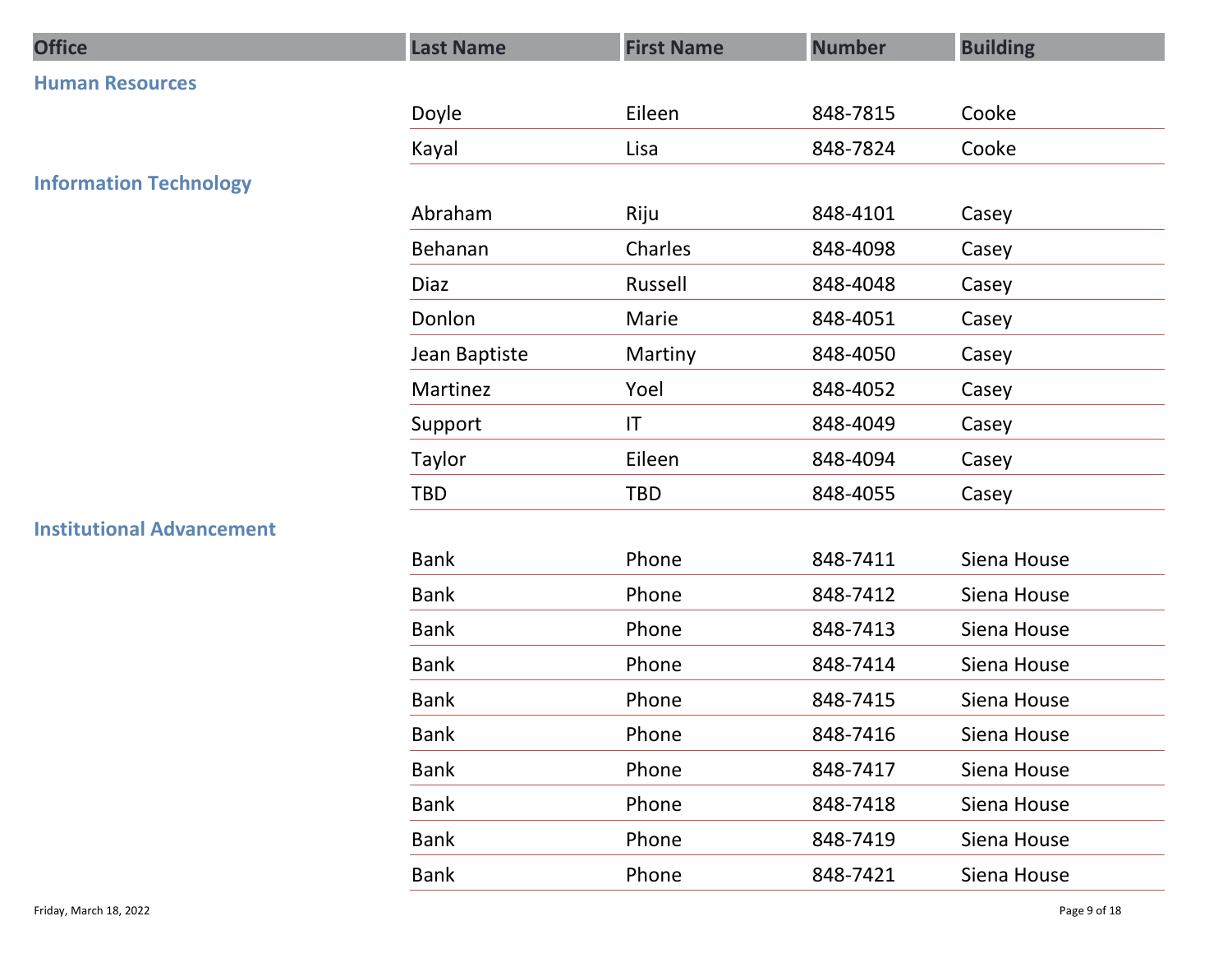| <b>Office</b>                    | <b>Last Name</b> | <b>First Name</b> | <b>Number</b> | <b>Building</b> |
|----------------------------------|------------------|-------------------|---------------|-----------------|
| <b>Institutional Advancement</b> |                  |                   |               |                 |
|                                  | Lichtman         | Mary              | 848-7406      | Siena           |
|                                  | Melendez         | Jennifer          | 848-7426      | Siena           |
|                                  | Schiering        | Maddy             | 848-7427      | Siena           |
|                                  | Shalvey          | <b>Bridget</b>    | 848-7401      | Siena           |
|                                  | Sorace           | Joanne            | 848-7409      | Siena           |
|                                  | TBD              | TBD               | 848-7402      | Siena           |
|                                  | Valenti          | Joseph            | 848-7400      | Siena           |
| <b>Institutional Research</b>    |                  |                   |               |                 |
|                                  | Cohen            | Fredric           | 848-7837      | Cooke           |
|                                  | Donohue          | Alice             | 848-4107      | Cooke           |
|                                  | TBD              | TBD               | 848-7822      | Cooke           |
| <b>Library</b>                   |                  |                   |               |                 |
|                                  | Commons          | Learning          | 848-7722      | Rosary          |
|                                  | Desk             | Circulation       | 848-7505      | Rosary          |
|                                  | Ditzel           | Christine         | 848-7722      | Rosary          |
|                                  | Horowitz         | Ellie             | 848-7506      | Rosary          |
|                                  | Ko               | Karen             | 848-7509      | Rosary          |
|                                  | Lab              | Computer          | 848-7510      | Library         |
|                                  | Mullooly         | Lori              | 848-7507      | Rosary          |
|                                  | O'Donohue        | Patricia (Pam)    | 848-7508      | Rosary          |
|                                  | Shaub            | Mary-Elizabeth    | 848-7500      | Rosary          |
|                                  | Strickland       | Kathleen          | 848-7505      | Rosary          |
|                                  | Sullivan         | Kathleen          | 848-7505      | Rosary          |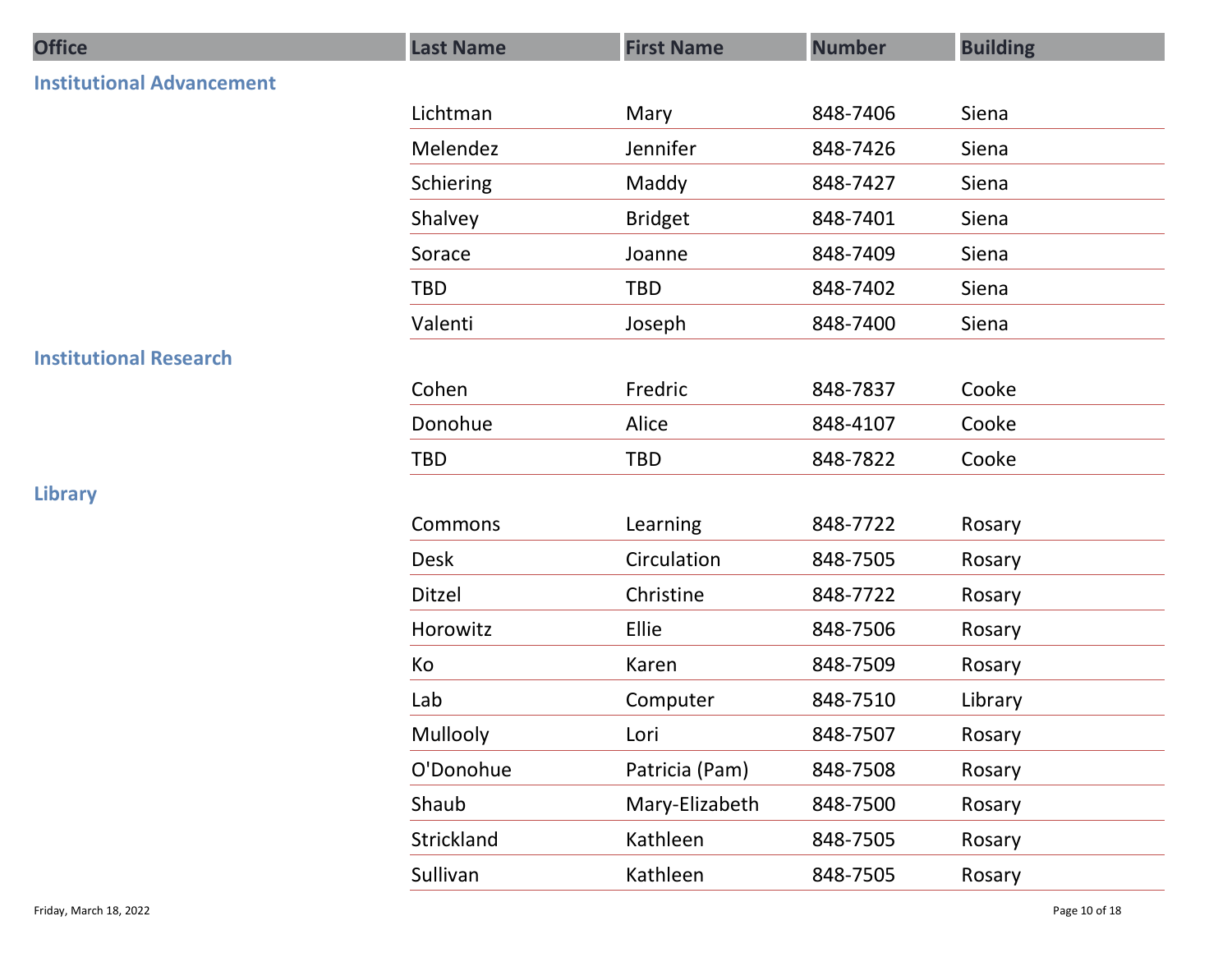| <b>Office</b>                         | <b>Last Name</b>   | <b>First Name</b> | <b>Number</b> | <b>Building</b> |
|---------------------------------------|--------------------|-------------------|---------------|-----------------|
| <b>Library</b>                        |                    |                   |               |                 |
|                                       | TBD                | TBD               | 848-7501      | Rosary          |
|                                       | TBD                | TBD               | 848-7722      | Rosary          |
|                                       | Torres             | Brendan           | 848-7505      | Rosary          |
|                                       | Valdes             | Maureen           | 848-7502      | Rosary          |
|                                       | Weber              | Timberlyn         | 848-7505      | Rosary          |
| <b>Mail Room</b>                      |                    |                   |               |                 |
|                                       | Louis              | Gaetchine         | 848-7719      | Casey           |
| <b>Marketing &amp; Communications</b> |                    |                   |               |                 |
|                                       | Bekritsky          | <b>Brett</b>      | 848-7405      | Veritas         |
|                                       | Cerra              | Susan             | 848-7404      | Veritas         |
|                                       | Reilly             | Eileen            | 848-7410      | Veritas         |
| <b>Math &amp; Science</b>             |                    |                   |               |                 |
|                                       | Alvarez            | Regina            | 848-6007      | Prusmack        |
|                                       | Alvarez            | Regina            | 848-6007      | Prusmack        |
|                                       | Connors            | Bernadette        | 848-6020      | Prusmack        |
|                                       | DelliPizzi-Citardi | Ann Marie         | 848-6009      | Prusmack        |
|                                       | Evans              | Colleen           | 848-6016      | Prusmack        |
|                                       | Glynn              | Veronica          | 848-6006      | Prusmack        |
|                                       | Hinge              | Kathleen          | 848-6008      | Prusmack        |
|                                       | Mulligan           | Peggy             | 848-6012      | Prusmack        |
|                                       | O'Sullivan         | Siobhan           | 848-6017      | Prusmack        |
|                                       | Sassano            | Jennifer          | 848-6014      | Prusmack        |
|                                       | TBD                | TBD               | 848-6010      | Prusmack        |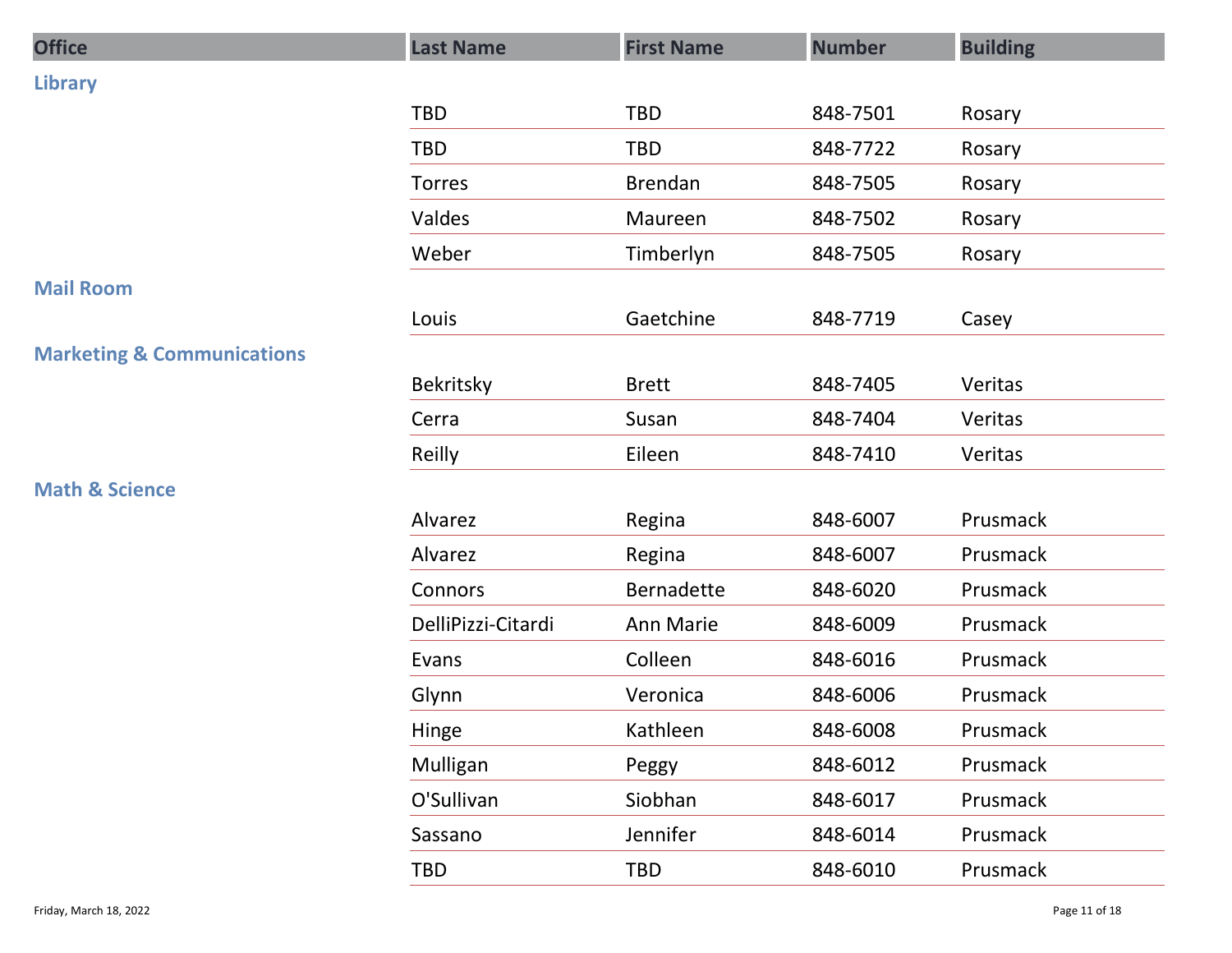| <b>Office</b>                              | <b>Last Name</b> | <b>First Name</b> | <b>Number</b> | <b>Building</b> |
|--------------------------------------------|------------------|-------------------|---------------|-----------------|
| <b>Math &amp; Science</b>                  |                  |                   |               |                 |
|                                            | TBD              | TBD               | 848-6011      | Prusmack        |
|                                            | Zivig            | Jovan             | 848-6015      | Prusmack        |
| <b>New Student &amp; Transition Center</b> |                  |                   |               |                 |
|                                            | Anderson         | Katie             | 848-4041      | Casey           |
|                                            | Blankenbush      | Autumn            | 848-4042      | Casey           |
|                                            | Fitzpatrick      | Michelle          | 848-4040      | Casey           |
| <b>Nursing</b>                             |                  |                   |               |                 |
|                                            | Arden            | Alice             | 848-6060      | Prusmack        |
|                                            | Brown            | Carmela           | 848-6031      | Prusmack        |
|                                            | Davies           | Christine         | 848-6030      | Prusmack        |
|                                            | DeLorenzo        | Margaret          | 848-6043      | Prusmack        |
|                                            | DeSimone         | Bonnie            | 848-6018      | Prusmack        |
|                                            | DiDona           | Nancy             | 848-6051      | Prusmack        |
|                                            | Fogarty          | Ann               | 848-6028      | Prusmack        |
|                                            | Furlong          | Mary (Patti)      | 848-6013      | Prusmack        |
|                                            | Haughey          | Dawn              | 848-6025      | Prusmack        |
|                                            | Henderson        | Lori              | 848-6023      | Prusmack        |
|                                            | Kivlehan         | Patricia          | 848-6027      | Prusmack        |
|                                            | Luu              | My                | 848-6052      | Prusmack        |
|                                            | McDermott        | AnneMarie         | 848-6059      | Prusmack        |
|                                            | O'Sullivan       | Catherine         | 848-6022      | Prusmack        |
|                                            | TBD              | TBD               | 848-6029      | Prusmack        |
|                                            | Vega-Woo         | Nelly             | 848-6021      | Prusmack        |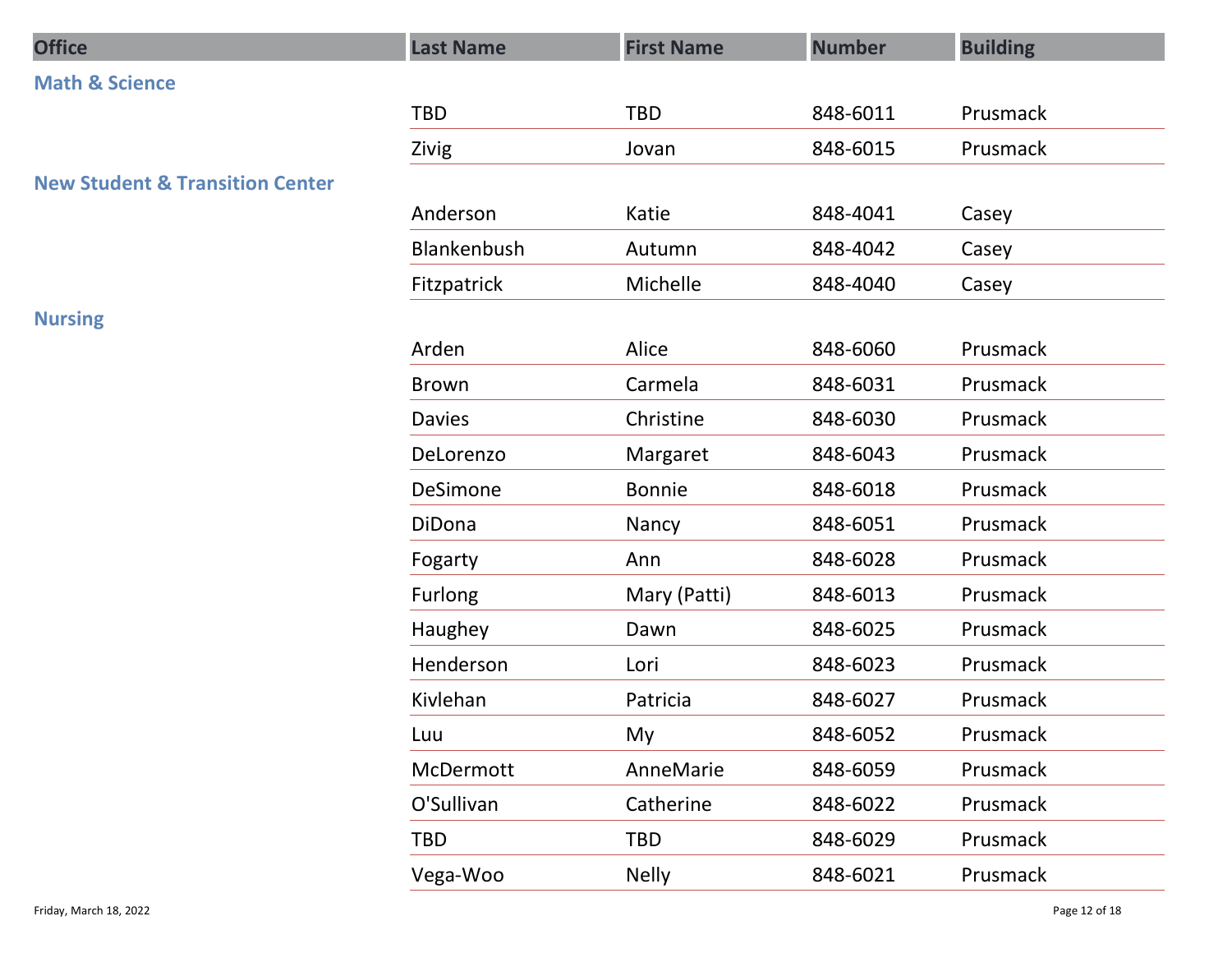| <b>Office</b>               | <b>Last Name</b> | <b>First Name</b> | <b>Number</b> | <b>Building</b> |
|-----------------------------|------------------|-------------------|---------------|-----------------|
| <b>Nursing</b>              |                  |                   |               |                 |
|                             | Vitale           | Lorraine          | 848-6019      | Prusmack        |
|                             | Weissman         | Lynne             | 848-6026      | Prusmack        |
|                             | Wolinsky         | Vita              | 848-6056      | Prusmack        |
| <b>Nursing / Weekends</b>   |                  |                   |               |                 |
|                             | Polowczyk        | Barbara           | 848-6024      | Prusmack        |
| <b>Nursing / Accel</b>      |                  |                   |               |                 |
| <b>Occupational Therapy</b> | Polowczyk        | <b>Barbara</b>    | 848-6032      | Prusmack        |
|                             | Barletta         | Beth              | 848-6040      | Prusmack        |
|                             | Cavaliere        | Catherine         | 848-6034      | Prusmack        |
|                             | Damiao           | John              | 848-6037      | Prusmack        |
|                             | Roden            | Cori              | 848-6001      | Prusmack        |
|                             | Rogers           | Debra             | 848-6041      | Prusmack        |
|                             | Rust             | Nadia             | 848-6033      | Prusmack        |
|                             | Sorrentino       | Caitlin           | 848-6000      | Prusmack        |
|                             | Story            | Pam               | 848-6039      | Prusmack        |
|                             | TBD              | TBD               | 848-6035      | Prusmack        |
|                             | Walsh Roche      | Mary              | 848-6038      | Prusmack        |
| <b>Palisades Institute</b>  |                  |                   |               |                 |
|                             | TBD              | TBD               | 848-7806      | Cooke           |
| <b>Payroll</b>              |                  |                   |               |                 |
|                             | Divinagracia     | Christine         | 848-7823      | Casey           |
| <b>Physical Therapy</b>     |                  |                   |               |                 |
|                             |                  |                   |               | Page 13 of 18   |
| Friday, March 18, 2022      |                  |                   |               |                 |

### Physical Therapy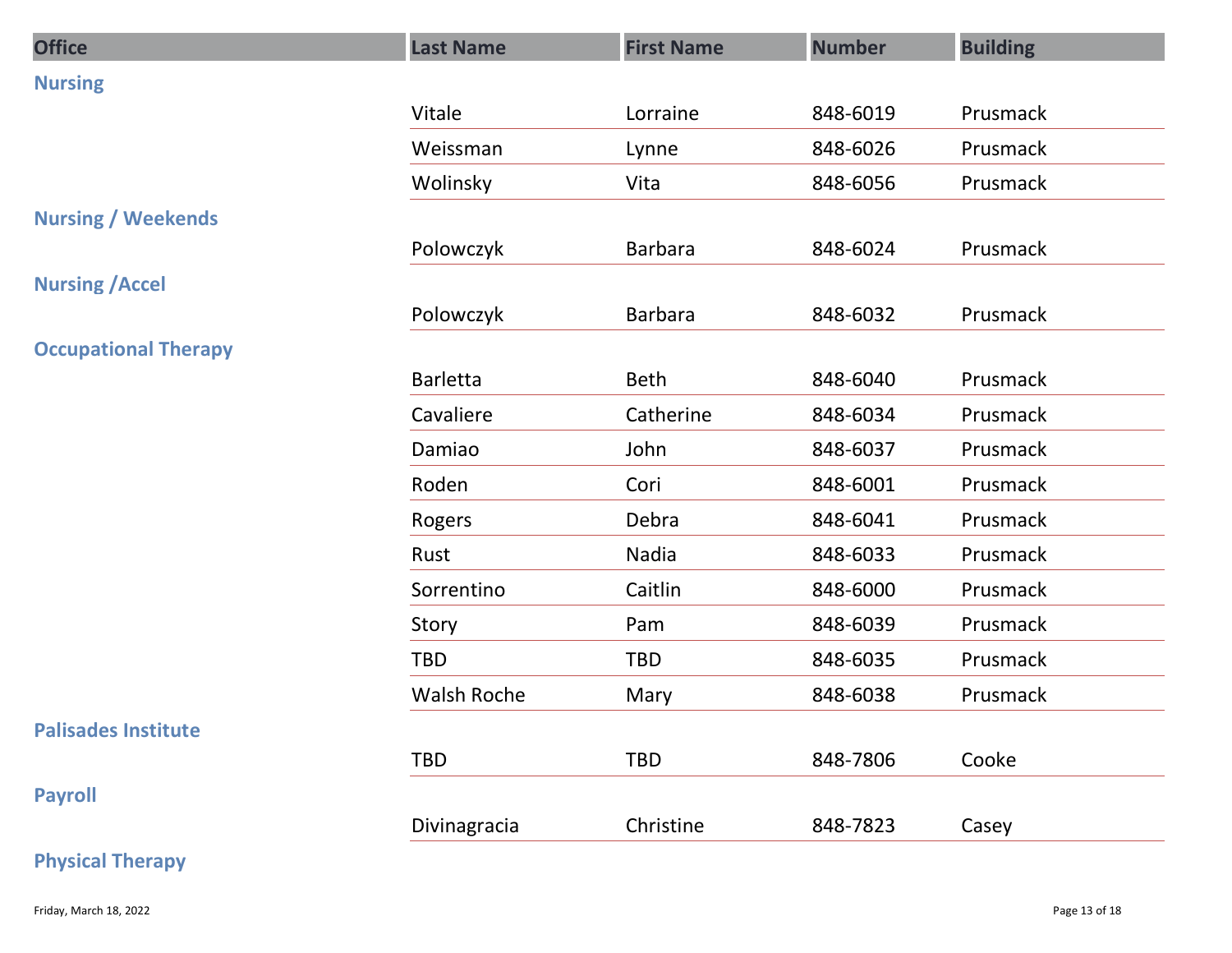| <b>Office</b>                                | <b>Last Name</b> | <b>First Name</b> | <b>Number</b> | <b>Building</b> |
|----------------------------------------------|------------------|-------------------|---------------|-----------------|
| <b>Physical Therapy</b>                      |                  |                   |               |                 |
|                                              | Amir             | Mark              | 848-6045      | Prusmack        |
|                                              | Conference Room  | Conference Room   | 848-6054      | Prusmack        |
|                                              | Euaparadorn      | Emil              | 848-6048      | Prusmack        |
|                                              | Hallinan         | Helen             | 848-6055      | Prusmack        |
|                                              | Lee              | Annemarie         | 848-6049      | Prusmack        |
|                                              | Miller           | Karen             | 848-6050      | Prusmack        |
|                                              | Ozcan Edeer      | Ayse              | 848-7615      | Prusmack        |
|                                              | PT Movement      | Lab               | 848-6057      | Prusmack        |
|                                              | Rodriguez        | Stephen           | 848-6047      | Prusmack        |
|                                              | Rusch            | Karl              | 848-6046      | Prusmack        |
| <b>President's Office</b>                    |                  |                   |               |                 |
|                                              | McLaughlin       | Denise            | 848-7803      | Cooke           |
|                                              | Murphy           | Elena             | 848-7802      | Cooke           |
|                                              | O'Brien          | Sr.Mary Eileen    | 848-7801      | Cooke           |
|                                              | <b>PRC</b>       | President's       | 848-4111      | Rosary          |
| <b>Public Safety &amp; Security</b>          |                  |                   |               |                 |
|                                              | Corrigan         | James             | 848-4064      | Casey           |
|                                              | Lennon Jr        | John              | 848-4061      | Casey           |
|                                              | TBD              | TBD               | 848-4109      | Casey           |
| <b>Public Safety &amp; Security / Casey</b>  |                  |                   |               |                 |
|                                              | Quirk            | William           | 848-4062      | Casey           |
|                                              | Wintersteiger    | John              | 848-4062      | Casey           |
| <b>Public Safety &amp; Security / Guzman</b> |                  |                   |               |                 |
| Friday, March 18, 2022                       |                  |                   |               | Page 14 of 18   |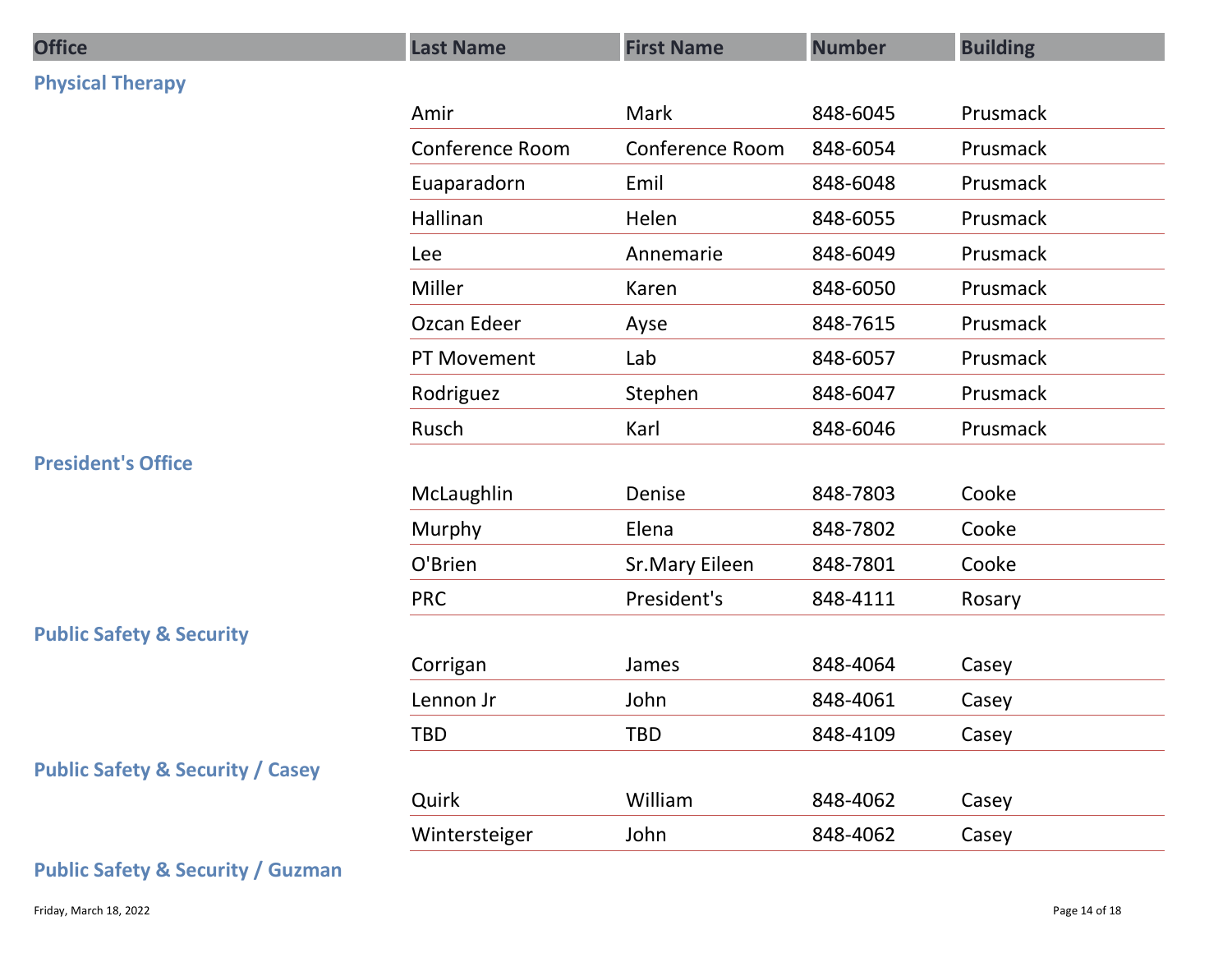| <b>Office</b>                                  | <b>Last Name</b>     | <b>First Name</b> | <b>Number</b> | <b>Building</b> |
|------------------------------------------------|----------------------|-------------------|---------------|-----------------|
| <b>Public Safety &amp; Security / Guzman</b>   |                      |                   |               |                 |
|                                                | <b>Public Safety</b> | Guzman            | 848-7422      | Guzman          |
| <b>Public Safety &amp; Security / Hertel</b>   |                      |                   |               |                 |
|                                                | <b>Public Saftey</b> | Hertel            | 848-7603      | Hertel          |
| <b>Public Safety &amp; Security / Prusmack</b> |                      | Prusmack          | 848-6053      | Prusmack        |
| <b>Public Safety &amp; Security / Rosary</b>   | <b>Public Safety</b> |                   |               |                 |
|                                                | <b>Public Safety</b> | Rosary            | 848-5001      | Rosary          |
| <b>Public Safety &amp; Security/Casey</b>      |                      |                   |               |                 |
|                                                | lannazzo             | John              | 848-4062      | Casey           |
|                                                | Lazar                | Mike              | 848-4062      | Casey           |
| <b>Purchasing</b>                              |                      |                   |               |                 |
|                                                | Olivo                | <b>Brie</b>       | 848-4066      | Casey           |
|                                                | Pabon                | Peter             | 848-4065      | Casey           |
|                                                | Silvestri            | Maria             | 848-4063      | Casey           |
| Registrar                                      |                      |                   |               |                 |
|                                                | McFadden             | Mary              | 848-7809      | Cooke           |
| <b>Registrar Office</b>                        | Monahan              | AnneMarie         | 848-7810      | Cooke           |
|                                                | Pagels               | Kristen           | 848-7812      | Cooke           |
|                                                | Zinna                | Christine         | 848-7811      | Cooke           |
| <b>Residence Life</b>                          |                      |                   |               |                 |
|                                                | Boylan               | Kathleen          | 848-7601      | Rosary          |
|                                                | Dratch               | Joseph            | 848-7600      | Rosary          |
| <b>Residence Life/ Guzman</b>                  |                      |                   |               |                 |
| Friday, March 18, 2022                         |                      |                   |               | Page 15 of 18   |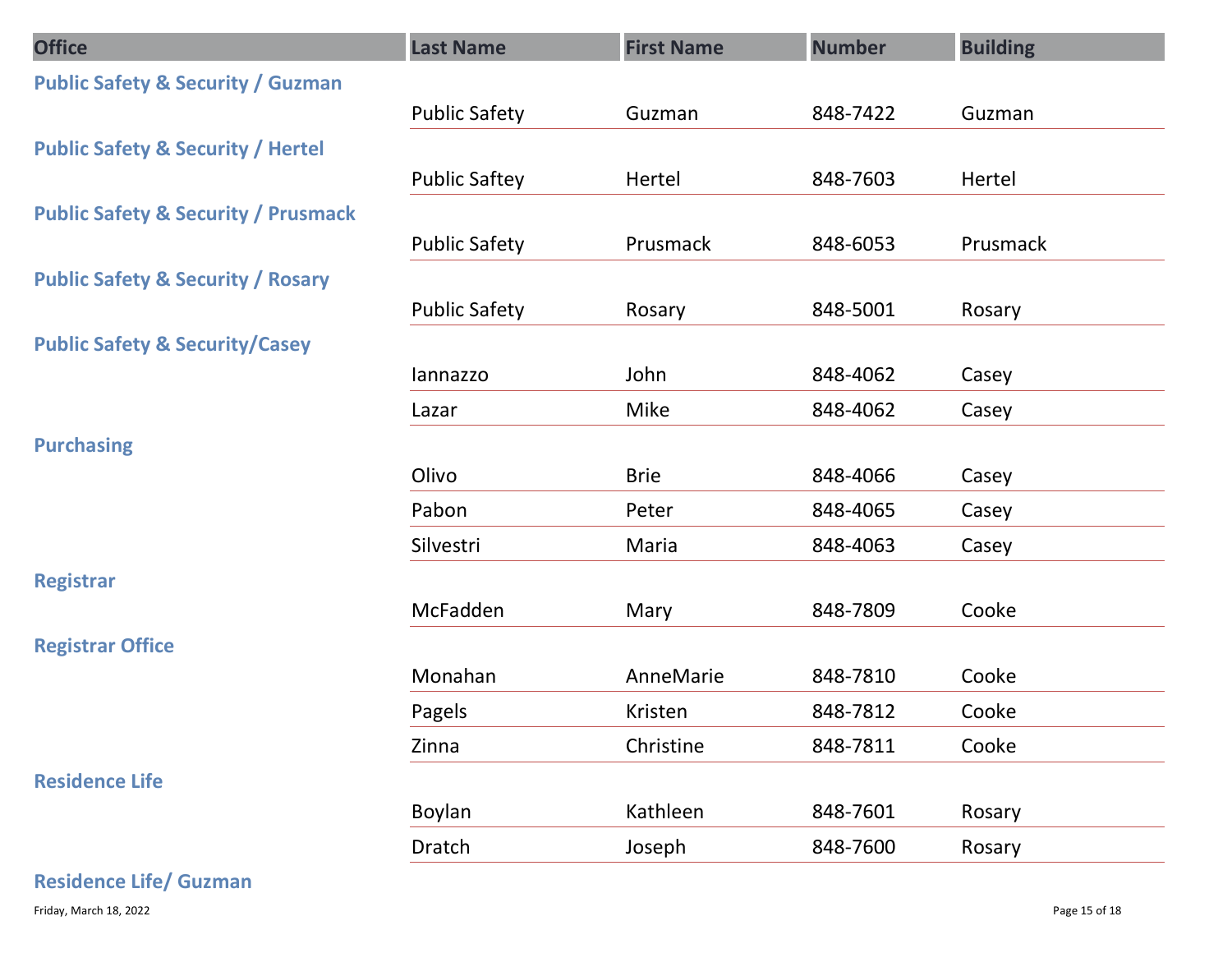| <b>Office</b>                 | <b>Last Name</b> | <b>First Name</b> | <b>Number</b> | <b>Building</b> |
|-------------------------------|------------------|-------------------|---------------|-----------------|
| <b>Residence Life/ Guzman</b> |                  |                   |               |                 |
|                               | TBD              | TBD               | 848-7420      | Guzman          |
| <b>Residence Life/ Hertel</b> |                  |                   |               |                 |
|                               | Vasquez          | Gabriella         | 848-7602      | Hertel          |
| <b>Residence Life/ Rosary</b> |                  | Debra             | 848-5000      |                 |
| <b>Social Sciences</b>        | Ferguson         |                   |               | Rosary          |
|                               | Ainette          | Michael           | 848-4103      | Casey           |
|                               | Bonk             | Paul              | 848-4073      | Casey           |
|                               | Chun             | David             | 848-4070      | Casey           |
|                               | Connolly         | Lisa              | 848-4068      | Casey           |
|                               | Hoplight         | <b>Blair</b>      | 848-4071      | Casey           |
|                               | Johnson          | Kelly             | 848-4074      | Casey           |
|                               | Libertini        | Christopher       | 848-4069      | Casey           |
|                               | Libertini        | Christopher       | 848-4123      | Casey           |
|                               | Parrello         | Tara              | 848-4097      | Casey           |
|                               | TBD              | TBD               | 848-4067      | Casey           |
|                               | White            | Scott             | 848-4072      | Casey           |
| <b>Social Work</b>            |                  |                   |               |                 |
|                               | Acquaye-Doyle    | Lucinda           | 848-4115      | Casey           |
|                               | Aitchison        | Maureen           | 848-4077      | Casey           |
|                               | Hyppolite        | Melody            | 848-4078      | Casey           |
|                               | Raab             | Bonni             | 848-4076      | Casey           |
| <b>Special Services</b>       |                  |                   |               |                 |
| Friday, March 18, 2022        |                  |                   |               | Page 16 of 18   |

### Special Services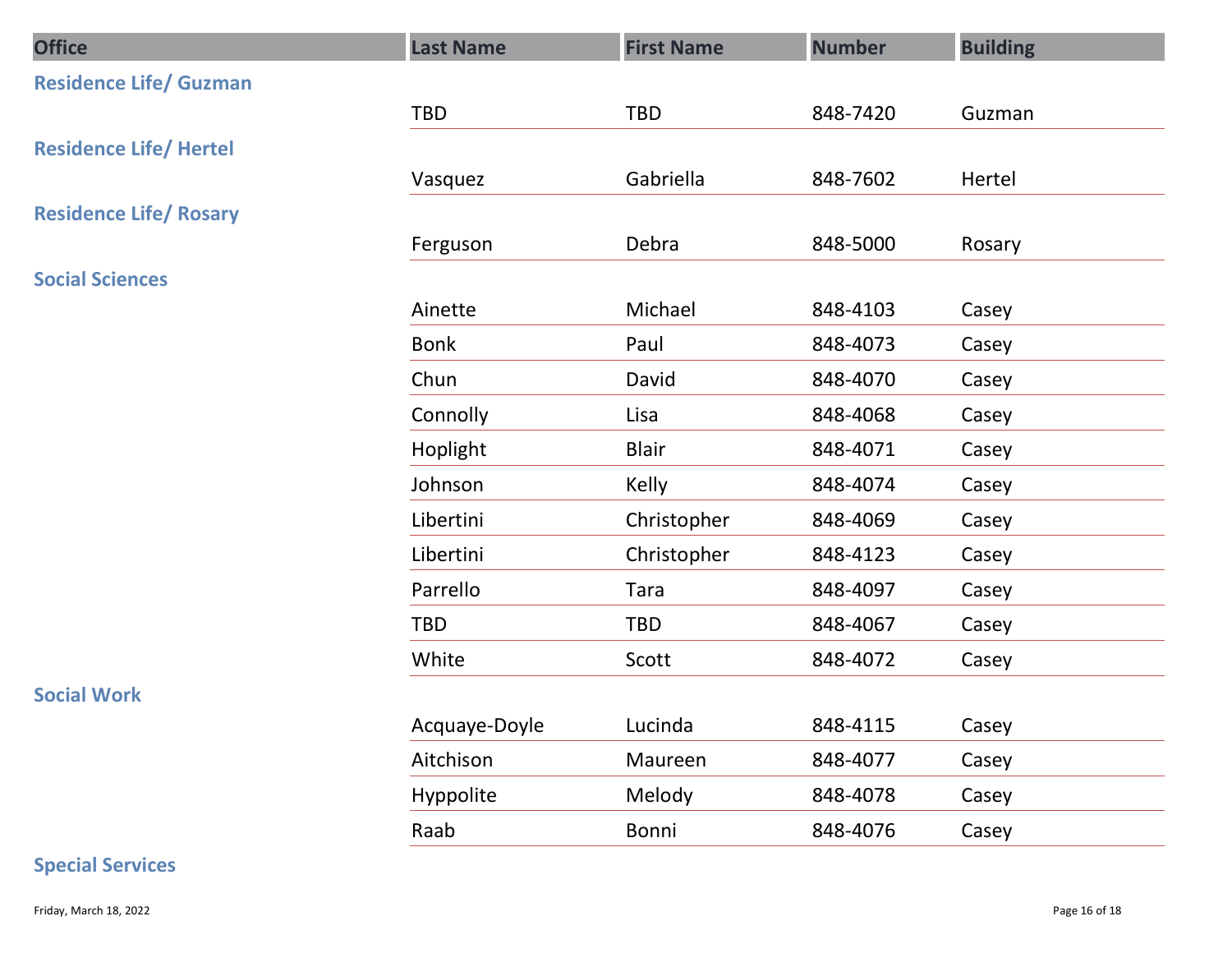| <b>Office</b>              | <b>Last Name</b> | <b>First Name</b> | <b>Number</b> | <b>Building</b> |
|----------------------------|------------------|-------------------|---------------|-----------------|
| <b>Special Services</b>    |                  |                   |               |                 |
|                            | Giuliano         | Margaret          | 848-4035      | Rosary          |
|                            | TBD              | <b>TBD</b>        | 848-5010      | Rosary          |
| <b>Special Session</b>     |                  |                   |               |                 |
|                            | DiSiena          | AnnMarie          | 848-4038      | Casey           |
| <b>Student Activities</b>  |                  |                   |               |                 |
|                            | <b>McGinty</b>   | Rachel            | 848-4034      | Casey           |
| <b>Student Development</b> |                  |                   |               |                 |
|                            | <b>Burke</b>     | John              | 848-4079      | Rosary          |
|                            | Conference Room  | Conference Room   | 848-5002      | Rosary          |
|                            | <b>Dilts</b>     | Christine         | 848-5012      | Rosary          |
|                            | Kivlehan         | Margaret          | 848-4080      | Rosary          |
| <b>Student Government</b>  | Student          | Government        | 848-4047      |                 |
| <b>Student Retention</b>   |                  |                   |               | Casey           |
|                            | O'Gorman         | Ryan              | 848-4096      | Casey           |
| <b>Switchboard</b>         |                  |                   |               |                 |
|                            | Caserma          | Louis             | 848-7833      | Cooke           |
|                            | Console          | Attendant         | 848-7833      | Cooke           |
|                            | Lennon           | John              | 848-7833      | Cooke           |
| <b>Teacher Education</b>   |                  |                   |               |                 |
|                            | Basso            | Dianne            | 848-4092      | Casey           |
|                            | Bencivenga       | Anthony           | 848-4029      | Casey           |
|                            | Blitzer          | Yvette            | 848-4119      | Casey           |